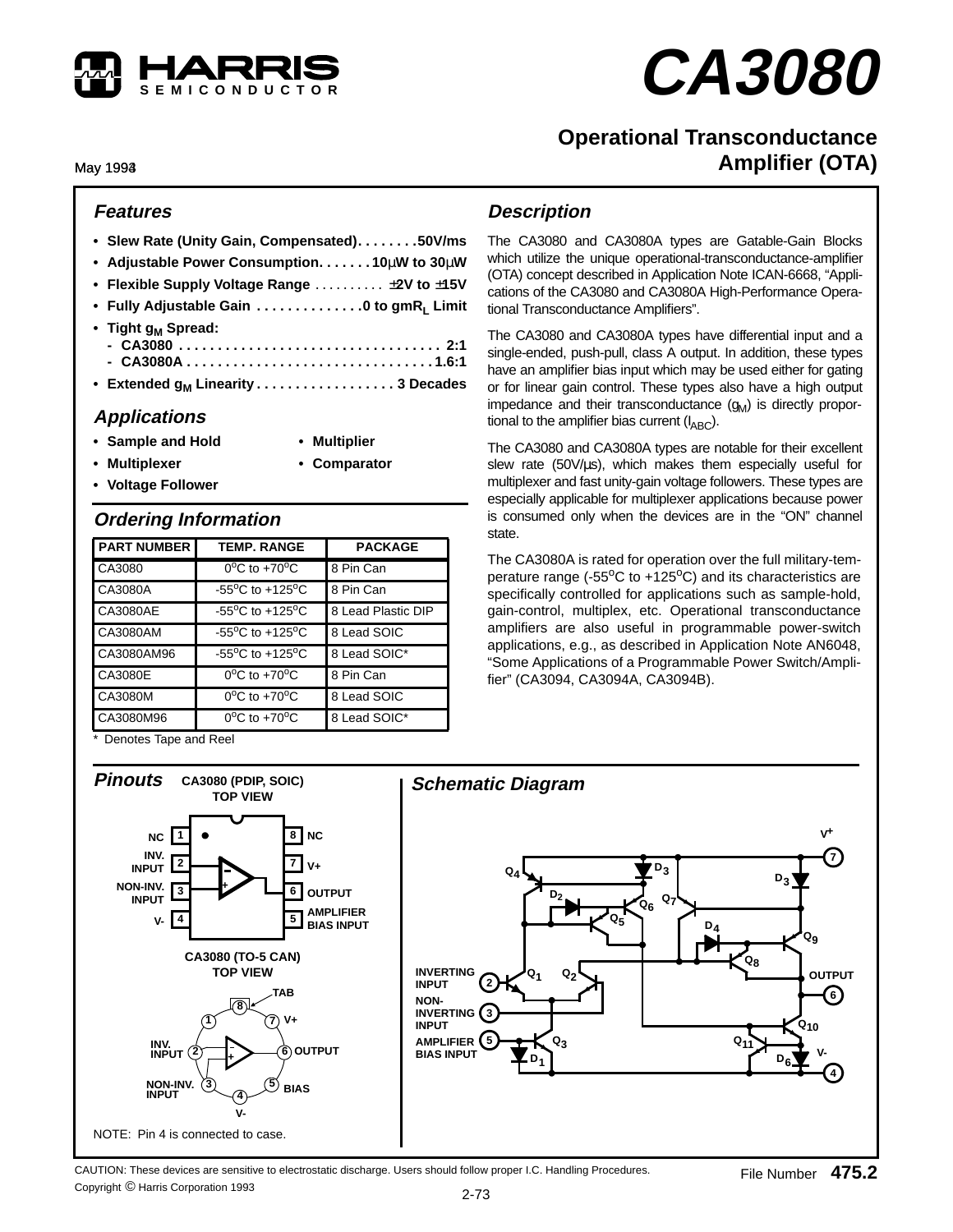#### Absolute Maximum Ratings **Conduct Absolute Maximum Ratings Conduct Absolute Maximum Ratings**

| Supply Voltage (Between V+ and V- Terminal). 36V                             |  |
|------------------------------------------------------------------------------|--|
|                                                                              |  |
|                                                                              |  |
|                                                                              |  |
|                                                                              |  |
| Output Short Circuit Duration (Note 1) No Limitation                         |  |
|                                                                              |  |
| Junction Temperature (Plastic Package) $\ldots \ldots \ldots \ldots$ +150 °C |  |
| Lead Temperature (Soldering 10 Sec.). +300°C                                 |  |

| Operating Temperature Range                                         |  |
|---------------------------------------------------------------------|--|
|                                                                     |  |
|                                                                     |  |
| Storage Temperature Range -65 <sup>o</sup> C to +150 <sup>o</sup> C |  |

CAUTION: Stresses above those listed in "Absolute Maximum Ratings" may cause permanent damage to the device. This is a stress only rating and operation of the device at these or any other conditions above those indicated in the operational sections of this specification is not implied.

#### **Electrical Specifications** For Equipment Design, T<sub>A</sub> = +25°C, Unless Otherwise Specified

|                                         |                            | <b>TEST CONDITIONS</b>                              |                 | CA3080<br><b>LIMITS</b> |                |              |
|-----------------------------------------|----------------------------|-----------------------------------------------------|-----------------|-------------------------|----------------|--------------|
| <b>PARAMETERS</b>                       | <b>SYMBOL</b>              | $V + = 15V$ , $V - = -15V$<br>$I_{ABC} = 500 \mu A$ | <b>MIN</b>      | <b>TYP</b>              | <b>MAX</b>     | <b>UNITS</b> |
| Input Offset Voltage                    | $V_{IO}$                   |                                                     |                 | 0.4                     | 5              | mV           |
|                                         |                            | $T_A = 0$ to +70 <sup>o</sup> C                     | ÷.              |                         | 6              | mV           |
| Input Offset Current                    | $I_{IO}$                   |                                                     | ä,              | 0.12                    | 0.6            | μA           |
| Input Bias Current                      | I <sub>I</sub>             |                                                     | ÷,              | $\overline{2}$          | 5              | μA           |
|                                         |                            | $T_A = 0$ to +70 <sup>o</sup> C                     | ٠               | $\blacksquare$          | $\overline{7}$ | μA           |
| Forward Transconductance (Large Signal) | $g_M$                      |                                                     | 6700            | 9600                    | 13000          | <b>µmho</b>  |
|                                         |                            | $T_A = 0$ to +70 <sup>o</sup> C                     | 5400            | $\blacksquare$          | $\blacksquare$ | umho         |
| Peak Output Current                     | $I_{OM}$                   | $R_L = 0.02$                                        | 350             | 500                     | 650            | μA           |
|                                         |                            | $R_L = 0\Omega$ , $T_A = 0$ to +70 <sup>o</sup> C   | 300             | $\blacksquare$          | $\blacksquare$ | μA           |
| Peak Output Voltage:                    | $V +_{OM}$                 | $R_1 = \infty$                                      |                 |                         |                |              |
| Positive                                |                            |                                                     | 12              | 13.5                    | $\blacksquare$ | $\vee$       |
| Negative                                | V <sub>OM</sub>            | $R_1 = \infty$                                      | $-12$           | $-14.4$                 | $\blacksquare$ | $\vee$       |
| <b>Amplifier Supply Current</b>         | $I_A$                      |                                                     | 0.8             | $\mathbf{1}$            | 1.2            | mA           |
| Device Dissipation                      | $P_D$                      |                                                     | 24              | 30                      | 36             | mW           |
| Input Offset Voltage Sensitivity:       | $\Delta V_{IO}/\Delta V+$  |                                                     |                 |                         |                |              |
| Positive                                |                            |                                                     | $\blacksquare$  | $\blacksquare$          | 150            | $\mu$ V/V    |
| Negative                                | $\Delta V_{IO}/\Delta V$ - |                                                     | ä,              | $\blacksquare$          | 150            | µV/V         |
| Common-Mode Rejection Ratio             | <b>CMRR</b>                |                                                     | 80              | 110                     | $\blacksquare$ | dB           |
| Common-Mode Input-Voltage               | $V_{ICR}$                  |                                                     | 12 to<br>$-12$  | 13.6 to<br>$-14.6$      |                | $\vee$       |
| Input Resistance                        | $R_{I}$                    |                                                     | 10 <sup>1</sup> | 26                      | ÷              | $k\Omega$    |

NOTE:

1. Short circuit may be applied to ground or to either supply.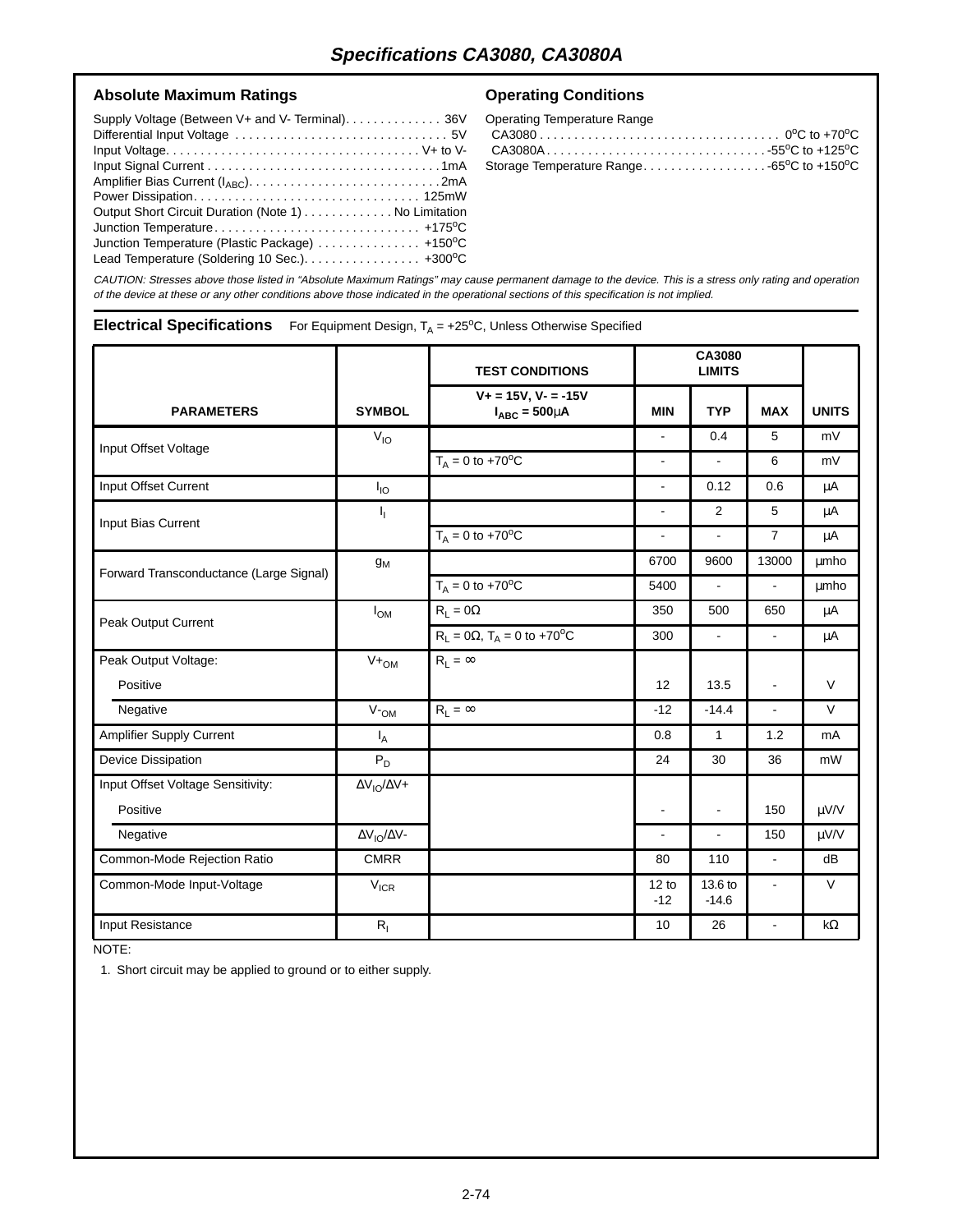**Electrical Specifications** Typical Values Intended Only for Design Guidance, T<sub>A</sub> = +25<sup>o</sup>C, Unless Otherwise Specified

|                                   | <b>TEST CONDITIONS</b>     |                                                     |                      |              |
|-----------------------------------|----------------------------|-----------------------------------------------------|----------------------|--------------|
| <b>PARAMETERS</b>                 | <b>SYMBOL</b>              | $V_+ = 15V$ , $V_- = -15V$<br>$I_{ABC} = 500 \mu A$ | CA3080<br><b>TYP</b> | <b>UNITS</b> |
| Input Offset Voltage              | $V_{IO}$                   | $I_{ABC} = 5\mu A$                                  | 0.3                  | mV           |
| Input Offset Voltage Change       | $\Delta V_{IO}$            | $I_{ABC}$ = 500µA to $I_{ABC}$ = 5µA                | 0.2                  | mV           |
| Peak Output Current               | $I_{OM}$                   | $I_{ABC} = 5\mu A$                                  | 5                    | μA           |
| Peak Output Voltage:              |                            | $I_{ABC} = 5\mu A$                                  |                      |              |
| Positive                          | $V +_{OM}$                 |                                                     | 13.8                 | $\vee$       |
| Negative                          | $V_{\text{-OM}}$           |                                                     | $-14.5$              | $\vee$       |
| Magnitude of Leakage Current      |                            | $I_{ABC} = 0, V_{TP} = 0$                           | 0.08                 | nA           |
|                                   |                            | $I_{ABC} = 0, V_{TP} = 36V$                         | 0.3                  | nA           |
| <b>Differential Input Current</b> |                            | $I_{ABC} = 0$ , $V_{DIFF} = 4V$                     | 0.008                | nA           |
| Amplifier Bias Voltage            | $V_{ABC}$                  |                                                     | 0.71                 | $\vee$       |
| Slew Rate:                        | <b>SR</b>                  |                                                     |                      |              |
| Maximum (Uncompensated)           |                            |                                                     | 75                   | $V/\mu s$    |
| Unity Gain (Compensated)          |                            |                                                     | 50                   | $V/\mu s$    |
| Open-Loop Bandwidth               | $BW_{OL}$                  |                                                     | $\overline{2}$       | <b>MHz</b>   |
| Input Capacitance                 | C <sub>1</sub>             | $f = 1$ MHz                                         | 3.6                  | pF           |
| <b>Output Capacitance</b>         | $C_{\rm O}$                | $f = 1$ MHz                                         | 5.6                  | pF           |
| <b>Output Resistance</b>          | $R_{O}$                    |                                                     | 15                   | $M\Omega$    |
| Input-to-Output Capacitance       | $CI-O$                     | $f = 1$ MHz                                         | 0.024                | pF           |
| <b>Propagation Delay</b>          | $t_{\sf PHL}, t_{\sf PLH}$ | $I_{ABC} = 500 \mu A$                               | 45                   | ns           |

## **Electrical Specifications** For Equipment Design, T<sub>A</sub> = +25°C, Unless Otherwise Indicated

|                                         |                 | <b>TEST CONDITIONS</b>                                        | <b>CA3080A LIMITS</b> |                |                          |              |
|-----------------------------------------|-----------------|---------------------------------------------------------------|-----------------------|----------------|--------------------------|--------------|
| <b>PARAMETERS</b>                       | <b>SYMBOL</b>   | $V + = 15V$ , $V - = -15V$<br>$I_{ABC} = 500 \mu A$           | <b>MIN</b>            | <b>TYP</b>     | <b>MAX</b>               | <b>UNITS</b> |
| Input Offset Voltage                    | $V_{10}$        | $I_{ABC} = 5\mu A$                                            | -                     | 0.3            | $\overline{2}$           | mV           |
|                                         |                 |                                                               | ٠                     | 0.4            | $\overline{2}$           | mV           |
|                                         |                 | $T_A = -55$ to +125 <sup>o</sup> C                            |                       |                | 5                        | mV           |
| Input Offset Voltage Change             | $\Delta V_{IO}$ | $I_{ABC}$ = 500µA to $I_{ABC}$ = 5µA                          | ۰                     | 0.1            | 3                        | mV           |
| Input Offset Current                    | $I_{IO}$        |                                                               | ٠                     | 0.12           | 0.6                      | μA           |
| Input Bias Current                      | Ч.              |                                                               | ۰                     | 2              | 5                        | μA           |
|                                         |                 | $T_A = -55^{\circ}C$ to $+125^{\circ}C$                       | ۰                     | ٠              | 15                       | μA           |
| Forward Transconductance (Large Signal) | $g_M$           |                                                               | 7700                  | 9600           | 12000                    | umho         |
|                                         |                 | $T_A = -55^{\circ}C$ to $+125^{\circ}C$                       | 4000                  | ٠              | ٠                        | μmho         |
| Peak Output Current                     | $I_{OM}$        | $I_{ABC} = 5\mu A$ , $R_L = 0\Omega$                          | 3                     | 5              | $\overline{7}$           | μA           |
|                                         |                 | $R_1 = 0\Omega$                                               | 350                   | 500            | 650                      | μA           |
|                                         |                 | $R_1 = 0\Omega$ , $T_A = -55^{\circ}C$ to +125 <sup>o</sup> C | 300                   | $\blacksquare$ | $\overline{\phantom{a}}$ | μA           |
|                                         |                 |                                                               |                       |                |                          |              |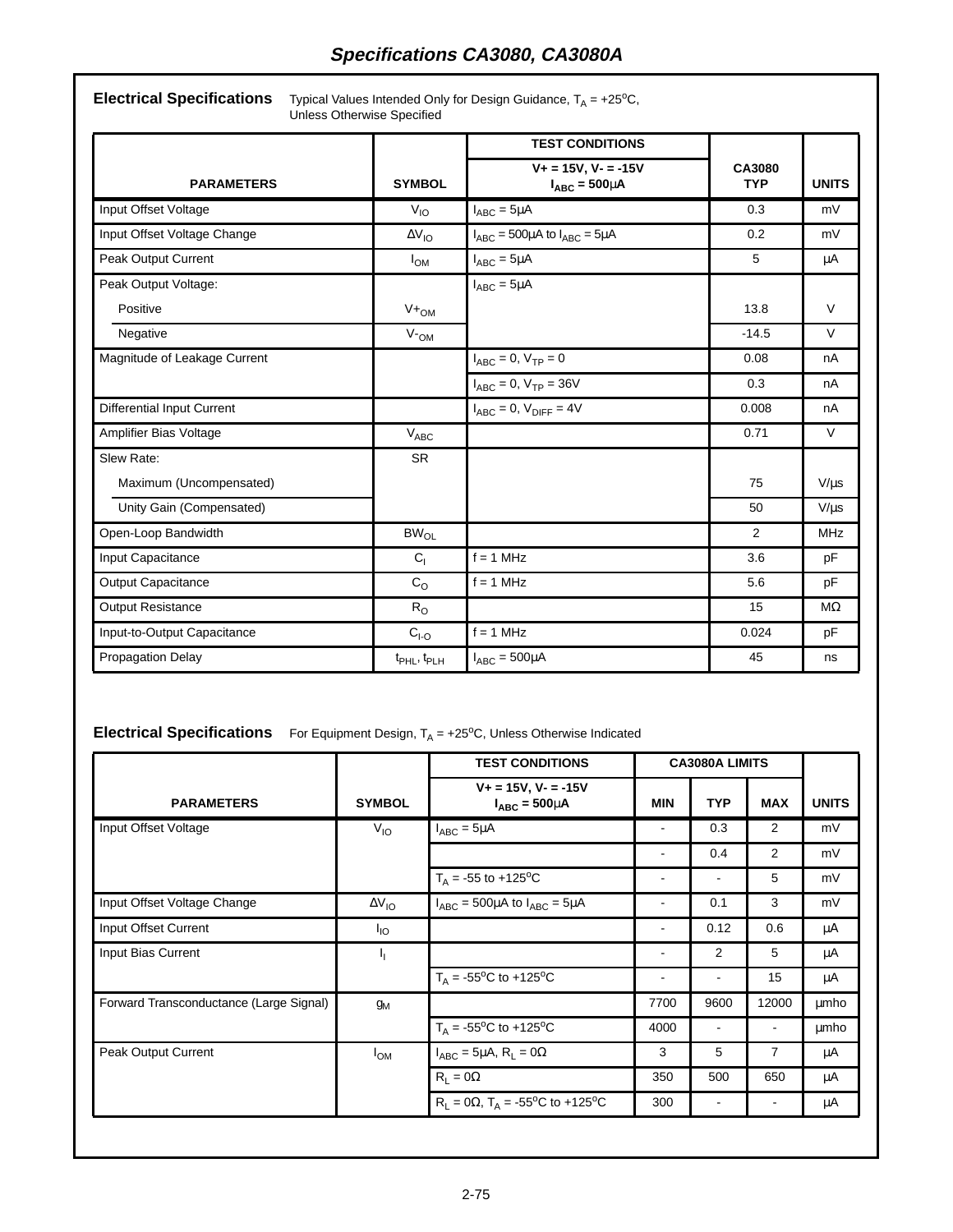| <b>PARAMETERS</b>                 | <b>SYMBOL</b>                            | <b>TEST CONDITIONS</b>                              |                 | <b>CA3080A LIMITS</b> |                |              |
|-----------------------------------|------------------------------------------|-----------------------------------------------------|-----------------|-----------------------|----------------|--------------|
|                                   |                                          | $V + = 15V$ , $V - = -15V$<br>$I_{ABC} = 500 \mu A$ | <b>MIN</b>      | <b>TYP</b>            | <b>MAX</b>     | <b>UNITS</b> |
| Peak Output Voltage:              |                                          | $I_{ABC} = 5\mu A, R_L = \infty$                    |                 |                       |                |              |
| Positive                          | $V +_{OM}$                               |                                                     | 12              | 13.8                  | $\blacksquare$ | $\vee$       |
| Negative                          | V <sub>OM</sub>                          |                                                     | $-12$           | $-14.5$               | $\blacksquare$ | $\vee$       |
| Positive                          | $V +_{OM}$                               | $R_L = \infty$                                      | 12 <sup>2</sup> | 13.5                  | $\blacksquare$ | $\vee$       |
| Negative                          | $V_{\text{OM}}$                          |                                                     | $-12$           | $-14.4$               | $\blacksquare$ | V            |
| <b>Amplifier Supply Current</b>   | $I_A$                                    |                                                     | 0.8             | 1                     | 1.2            | mA           |
| Device Dissipation                | $P_D$                                    |                                                     | 24              | 30                    | 36             | mW           |
| Input Offset Voltage Sensitivity: |                                          |                                                     |                 |                       |                |              |
| Positive                          | $\Delta V_{IO}/\Delta V^+$               |                                                     | $\blacksquare$  |                       | 150            | µV/V         |
| Negative                          | $\Delta {\rm V}_{\rm IO}/\Delta {\rm V}$ |                                                     | ÷,              |                       | 150            | μV/V         |
| Magnitude of Leakage Current      |                                          | $I_{ABC} = 0, V_{TP} = 0$                           | ٠               | 0.08                  | 5              | nA           |
|                                   |                                          | $I_{ABC} = 0, V_{TP} = 36V$                         |                 | 0.3                   | 5              | nA           |
| <b>Differential Input Current</b> |                                          | $I_{ABC} = 0$ , $V_{DIFF} = 4V$                     | ä,              | 0.008                 | 5              | nA           |
| Common-Mode Rejection Ratio       | <b>CMRR</b>                              |                                                     | 80              | 110                   | $\blacksquare$ | dB           |
| Common-Mode Input-Voltage Range   | $V_{ICR}$                                |                                                     | 12 to<br>$-12$  | 13.6 to<br>$-14.6$    | $\blacksquare$ | $\vee$       |
| Input Resistance                  | $R_{I}$                                  |                                                     | 10              | 26                    | $\blacksquare$ | k $\Omega$   |

# **Electrical Specifications** Typical Values Intended Only for Design Guidance, T<sub>A</sub> = +25°C, Unless Otherwise Specified

|                                        |                                     | <b>TEST CONDITIONS</b>                                          |                       |                         |
|----------------------------------------|-------------------------------------|-----------------------------------------------------------------|-----------------------|-------------------------|
| <b>PARAMETERS</b>                      | <b>SYMBOL</b>                       | $V_+ = 15V$ , $V_- = -15V$<br>$I_{ABC} = 500 \mu A$             | CA3080A<br><b>TYP</b> | <b>UNITS</b>            |
| Amplifier Bias Voltage                 | $V_{ABC}$                           |                                                                 | 0.71                  | V                       |
| Slew Rate:                             |                                     |                                                                 |                       |                         |
| Maximum (Uncompensated)                | <b>SR</b>                           |                                                                 | 75                    | $V/\mu s$               |
| Unity Gain (Compensated)               |                                     |                                                                 | 50                    | $V/\mu s$               |
| Open-Loop Bandwidth                    | $BW_{OL}$                           |                                                                 | 2                     | <b>MHz</b>              |
| Input Capacitance                      | $C_{1}$                             | $f = 1$ MHz                                                     | 3.6                   | pF                      |
| <b>Output Capacitance</b>              | C <sub>O</sub>                      | $f = 1$ MHz                                                     | 5.6                   | pF                      |
| <b>Output Resistance</b>               | $R_{\rm O}$                         |                                                                 | 15                    | MΩ                      |
| Input-to-Output Capacitance            | $CI-O$                              | $f = 1$ MHz                                                     | 0.024                 | pF                      |
| Input Offset Voltage Temperature Drift | $\Delta V_{IO}/\Delta T$            | $I_{ABC} = 100 \mu A$ , $T_A = -55^{\circ}C$ to $+125^{\circ}C$ | 3.0                   | $\mu$ V/ <sup>o</sup> C |
| <b>Propagation Delay</b>               | t <sub>PHL</sub> , t <sub>PLH</sub> | $I_{ABC} = 500 \mu A$                                           | 45                    | ns                      |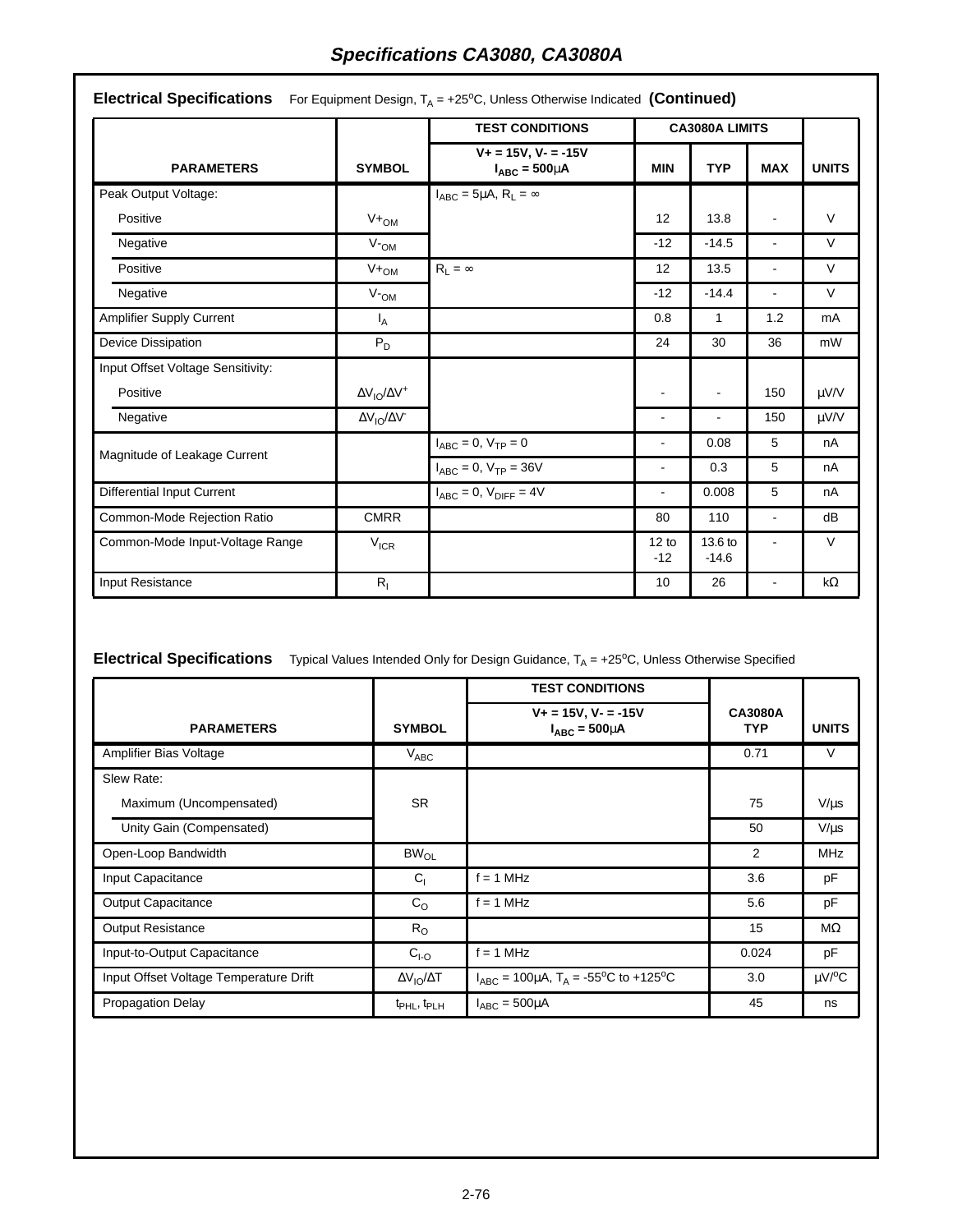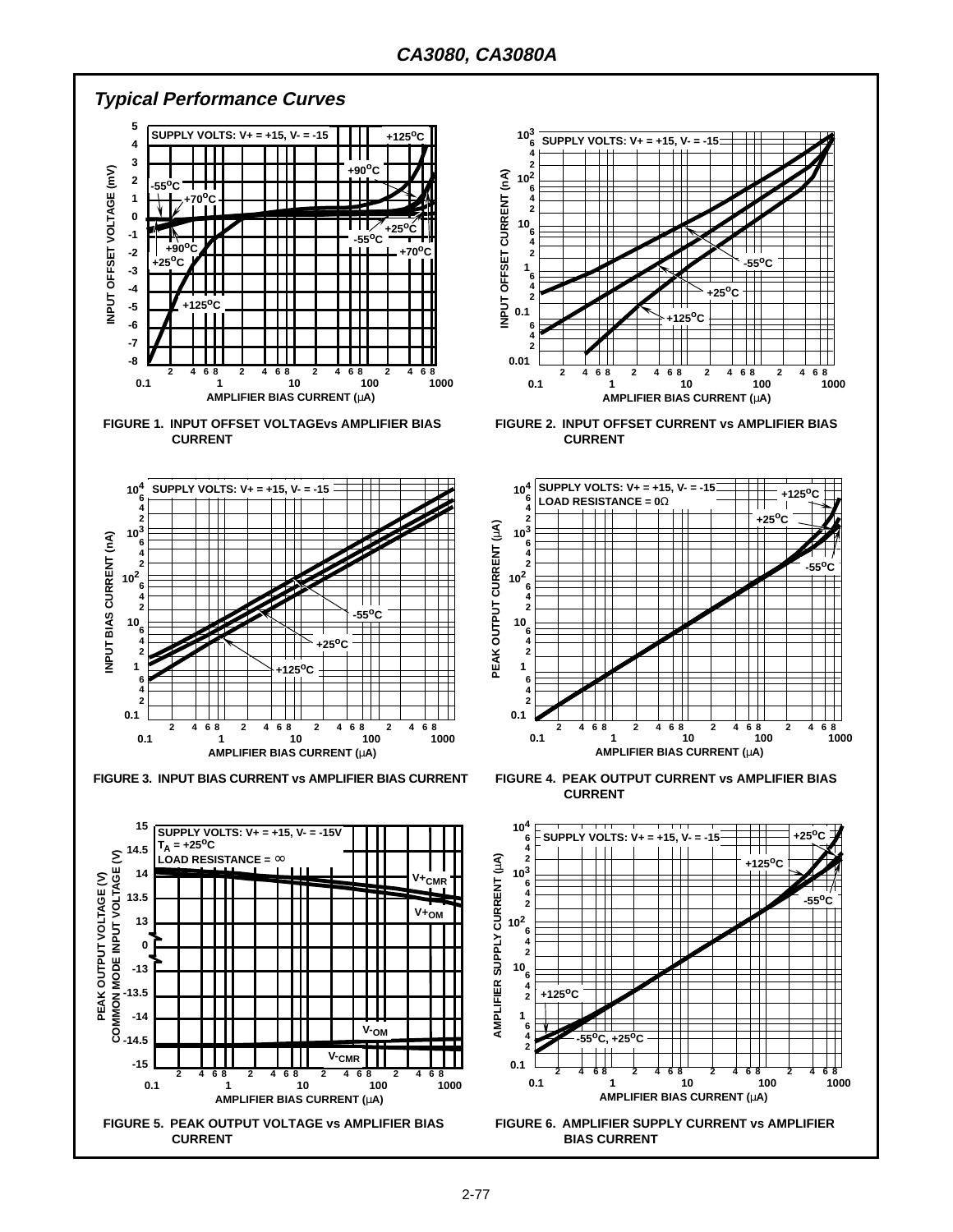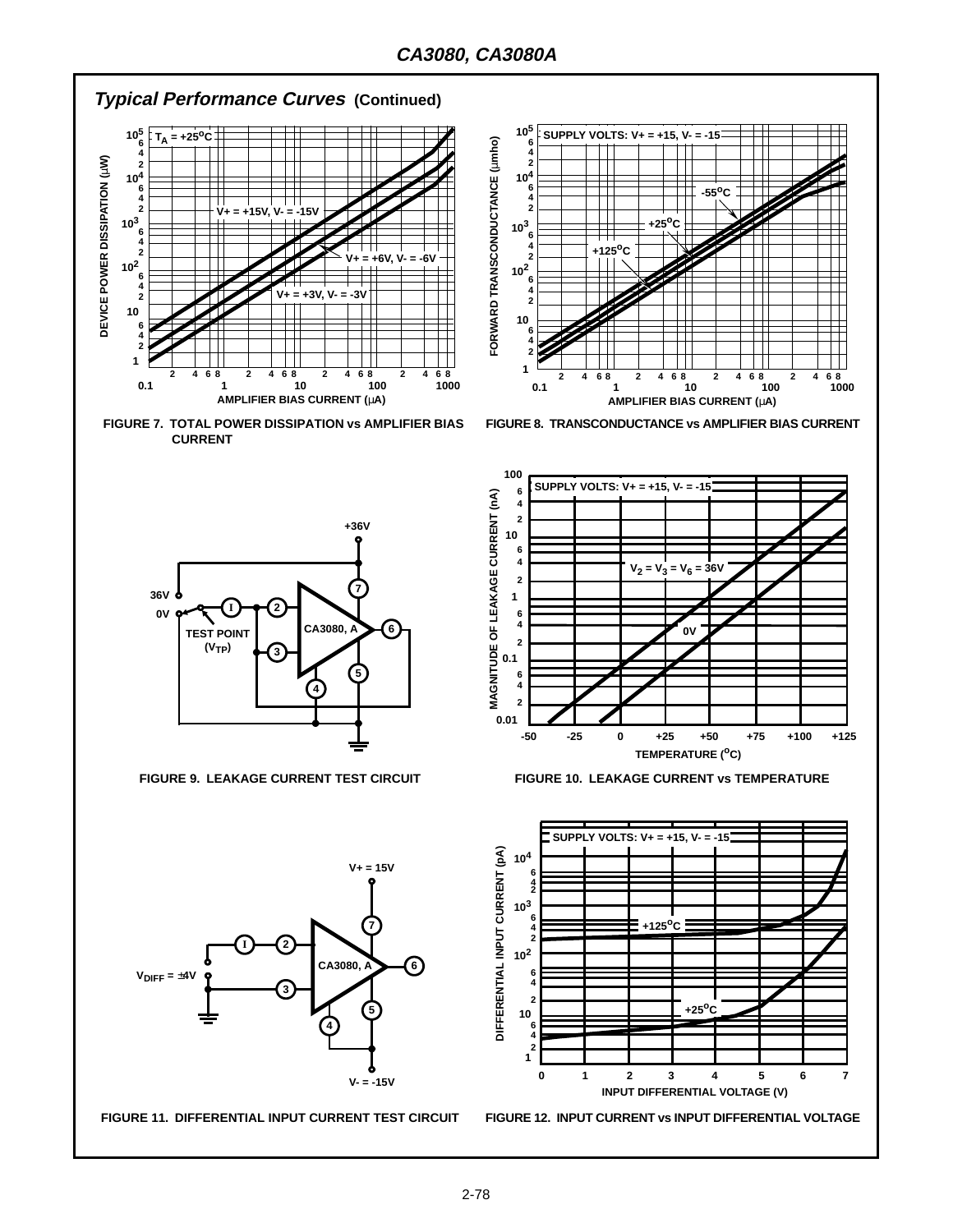

**FIGURE 17. INPUT-TO-OUTPUT CAPACITANCE TEST CIRCUIT FIGURE 18. INPUT-TO-OUTPUT CAPACITANCE vs SUPPLY**

**VOLTAGE**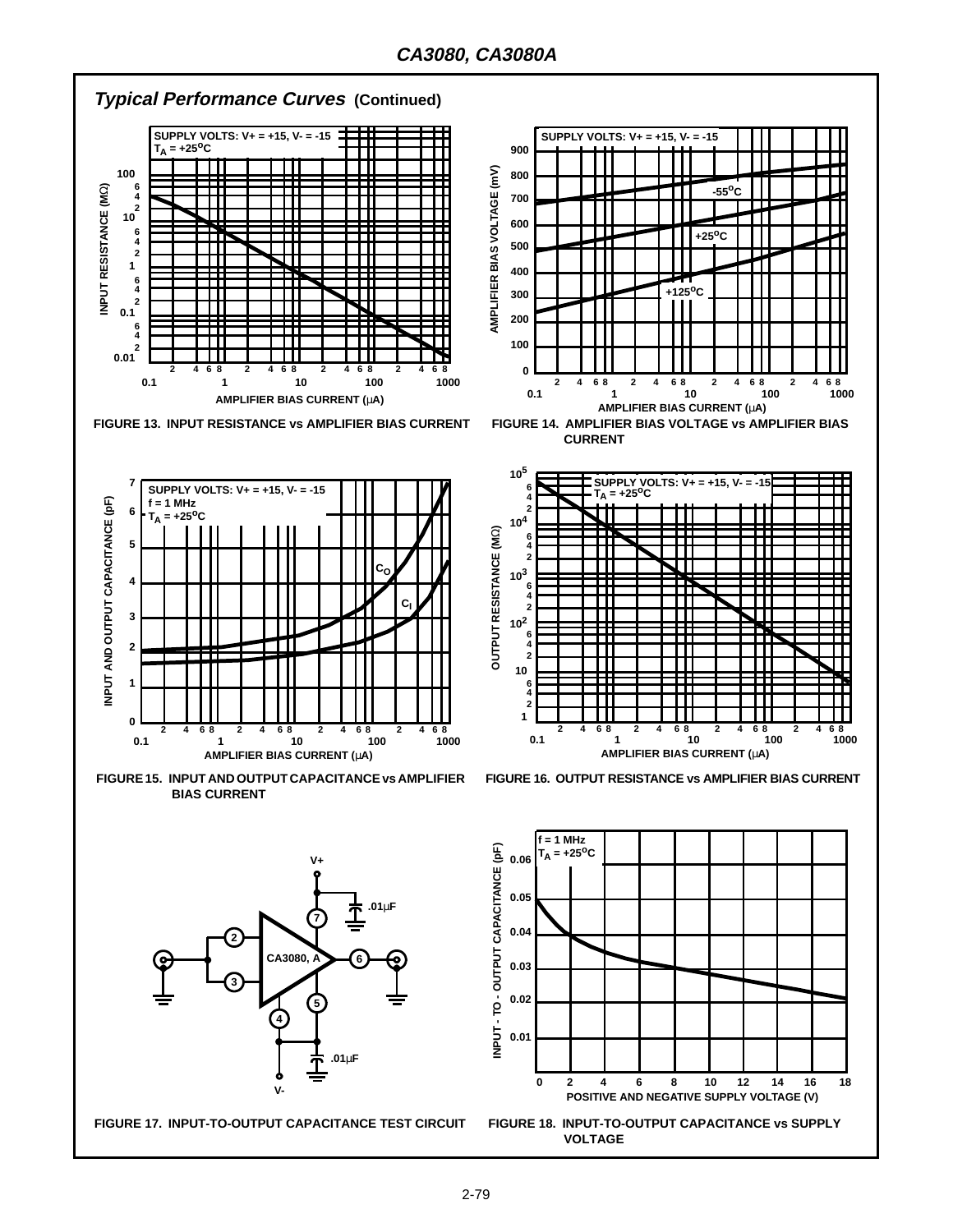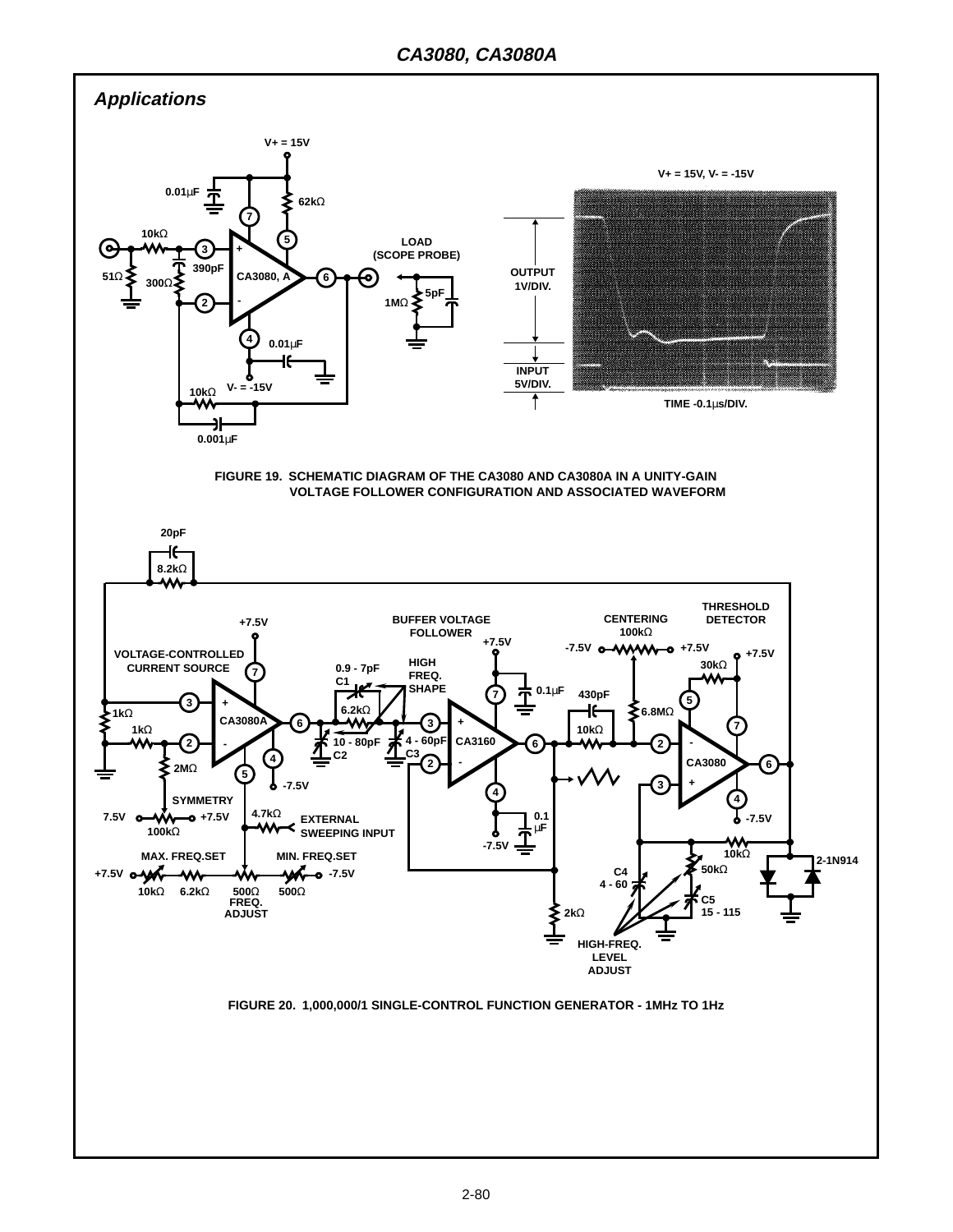## **Applications (Continued)**



(a) Two-Tone Output Signal From The Function Generator. A Square-Wave Signal Modulates The External Sweeping Input to Produce 1Hz and 1MHz, Showing the 1,000,000/1 Frequency Range of the Function Generator.



(b) Triple-Trace of the Function Generator Sweeping to 1MHz. The Bottom Trace is the Sweeping Signal and the Top Trace is the Actual Generator Output. The Center Trace Displays the 1MHz signal Via Delayed Oscilloscope Triggering of the Upper Swept Output Signal





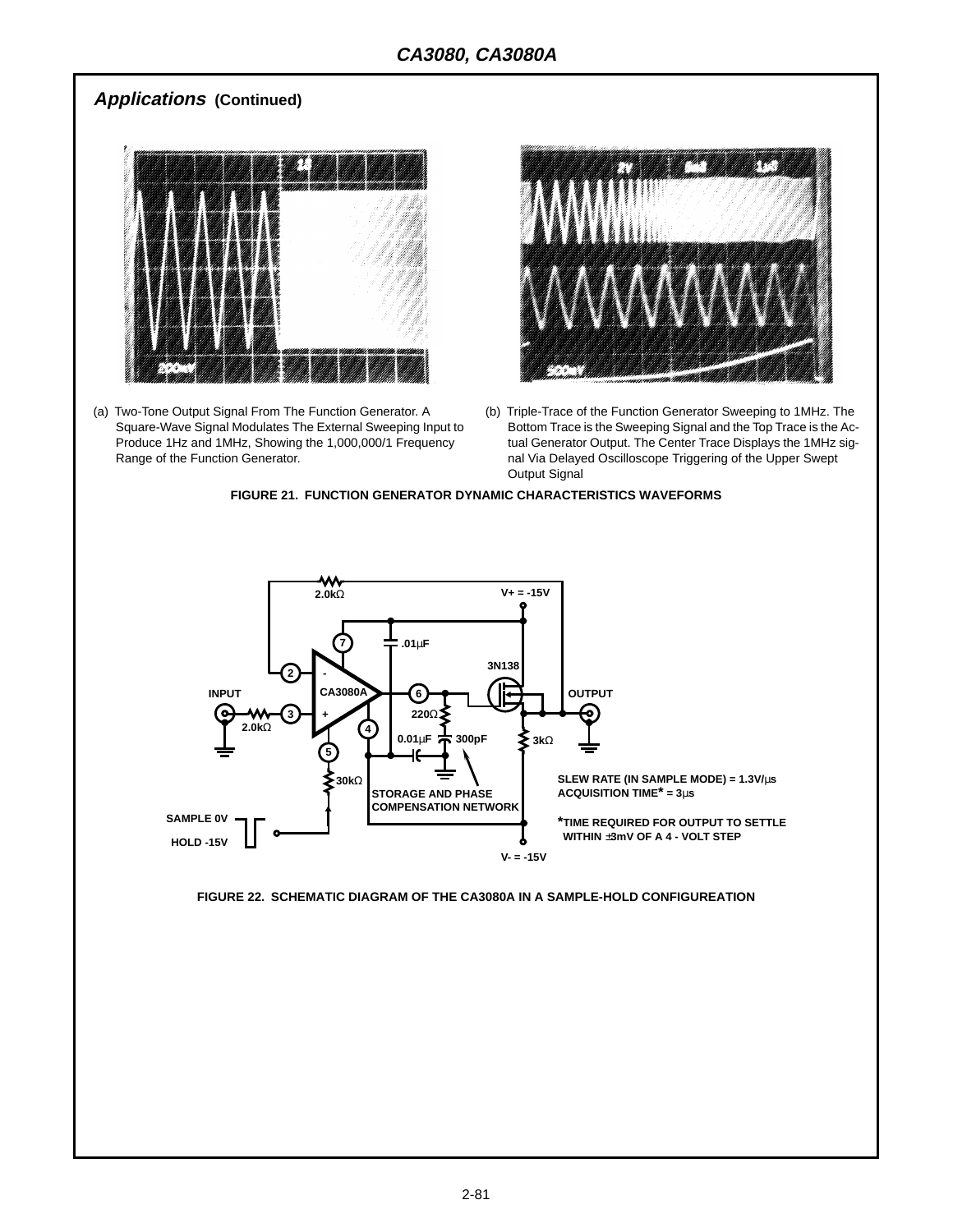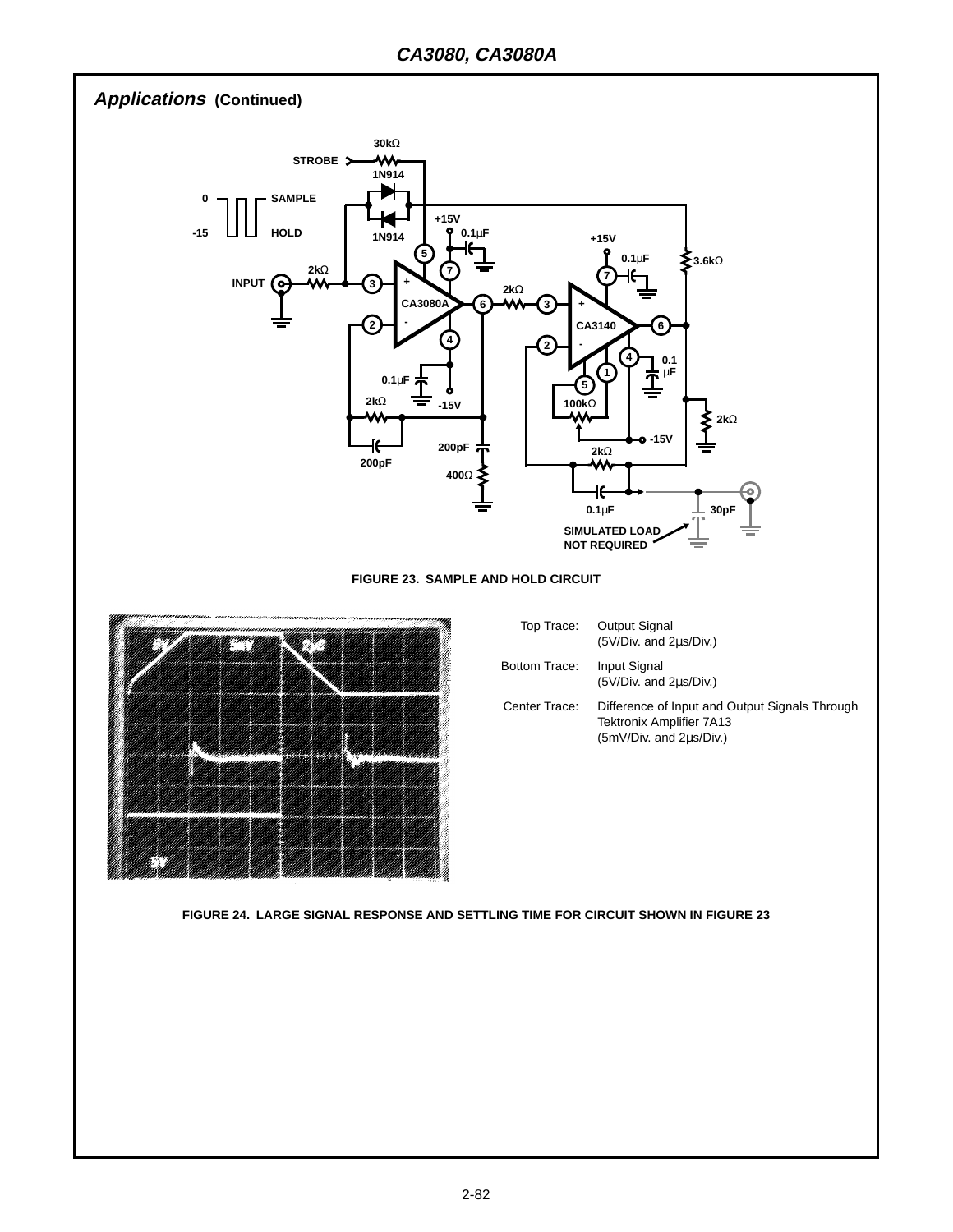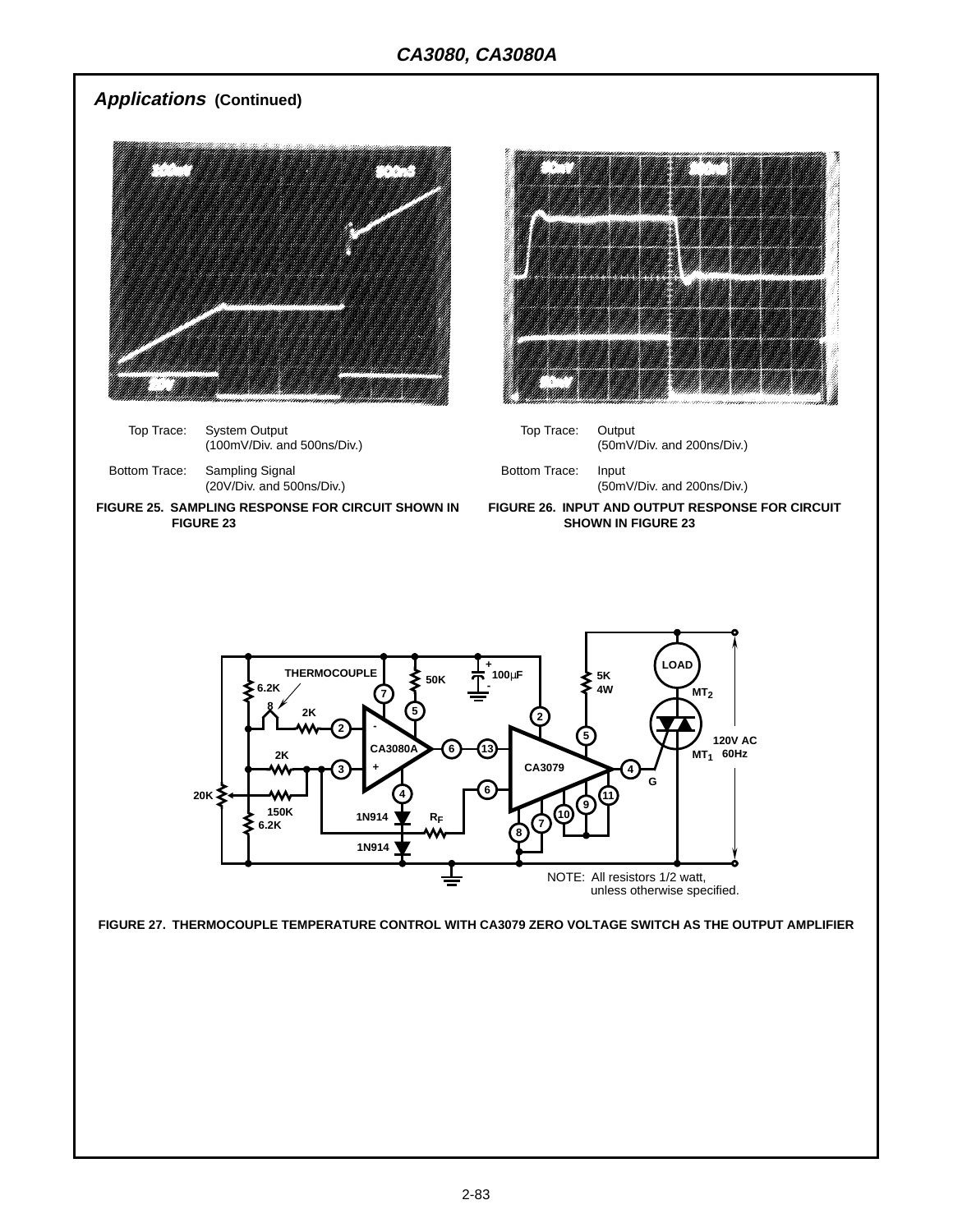